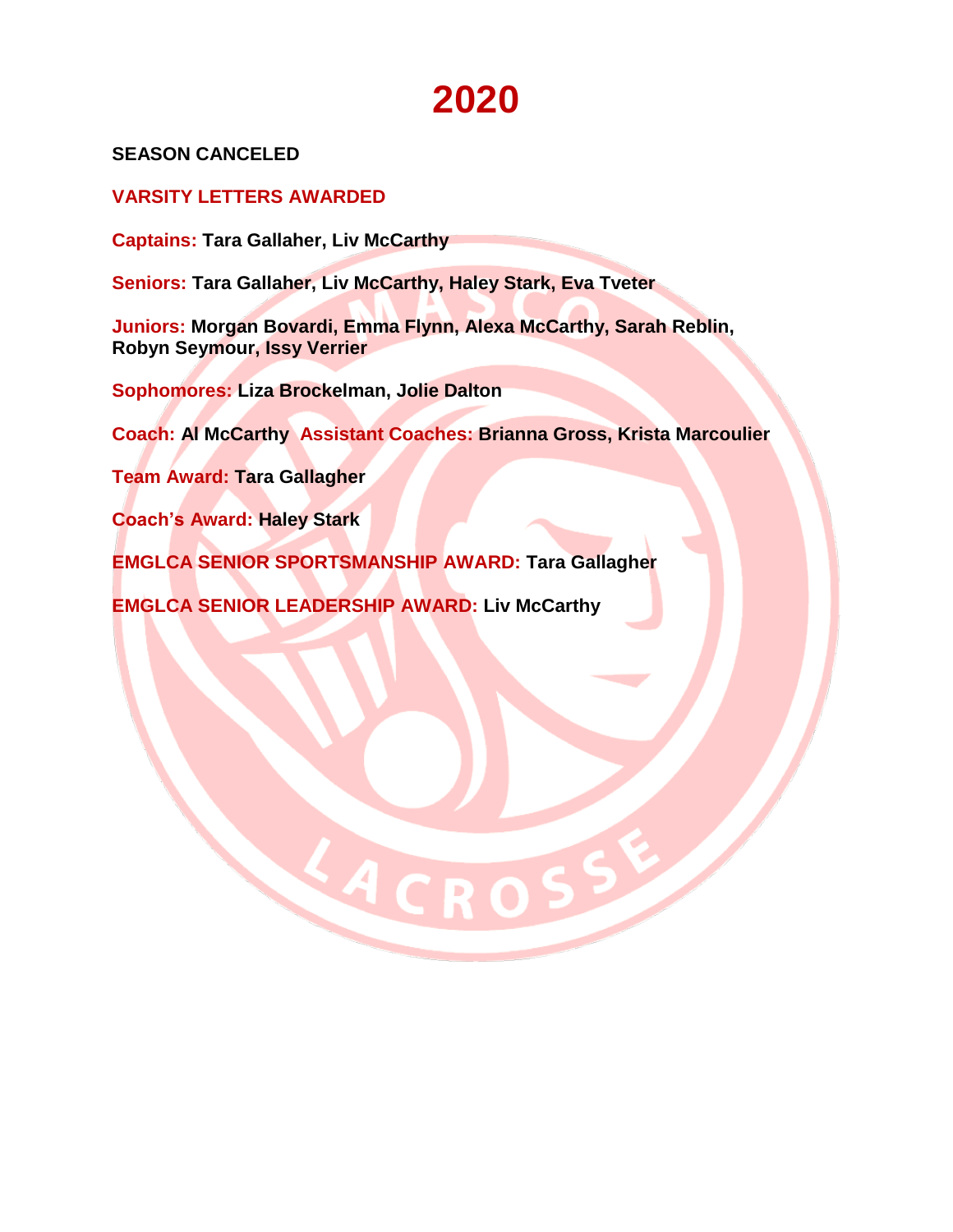**Team Record: 12-10 C.A.L. Record: 6-3**

**Division 1 Tournament Seeding: 9 1 st Round: Masconomet 14, Lowell 8 Quarter Finals: Masconomet 14, Reading 18**

**Captains: Nicole Amyouny, Jocelyn Dalton, Marissa DeLucia, Taylor Flynn** 

**Seniors: Nicole Amyouny, Jocelyn Dalton, Marissa DeLucia, Taylor Flynn, Serena Jefferys**

**Juniors: Tara Gallaher, Liv McCarthy, Haley Stark, Eva Tveter** 

**Sophomore: Morgan Bovardi, Colby DeGeorge, Kat Done, Emma Flynn, Alexa McCarthy, Cally McSweeney, Sarah Reblin, Robyn Seymour, Issy Verrier**

**Freshmen: Liza Brockelman, Jolie Dalton**

**Team Manager: Caroline McCormick**

**Coach: Al McCarthy Assistant Coaches: Weezy Gross, Krista Marcoulier**

**Team Award: Nicole Amyouny Coach's Award: Haley Stark EMGLCA All Stars Team 2: Liv McCarthy Salem News All Stars Team 1: Morgan Bovardi, Emma Flynn, Liv McCarthy Salem News All Stars Team 2: Nicole Amyouny, Taylor Flynn C.A.L. All Stars Team 1: Morgan Bovardi, Emma Flynn, Liv McCarthy C.A.L. All Stars Team 2: Nicole Amyouny, Taylor Flynn**

LACRO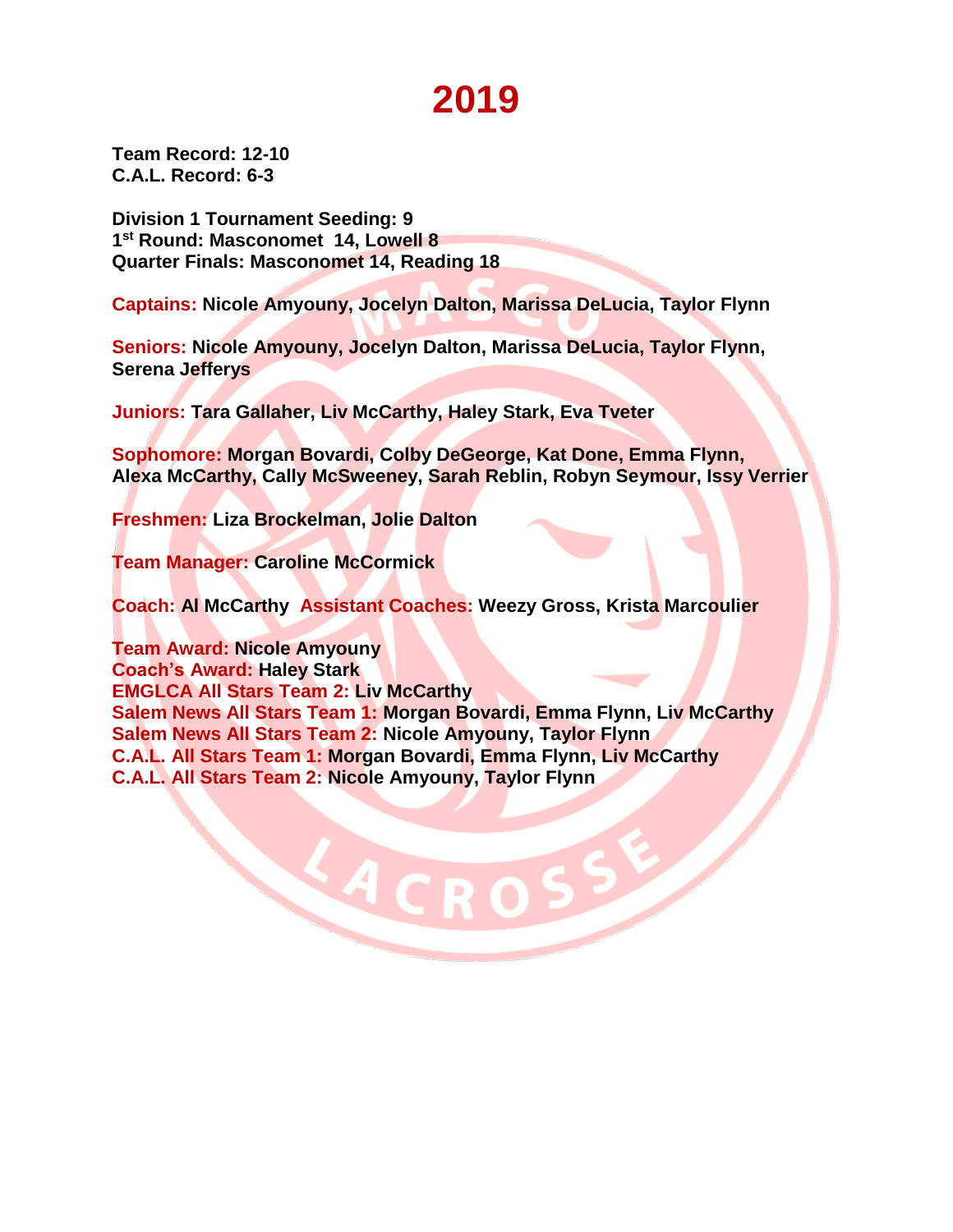**Team Record: 13-7 C.A.L. Record: 8-1 LaxPower.com Team Rank: 17 th out of 213 Teams** 

**Division 1 Tournament Seeding: 8 1 st Round: Masconomet 8, North Andover 6 Quarter Finals: Masconomet 11, Marblehead 12**

**Captains: Marissa Karras, Jordyn Tveter**

**Seniors: Marissa Karras, Sarah Richards, Jordyn Tveter**

**Juniors: Nicole Amyouny, Jocelyn Dalton, Marissa DeLucia, Taylor Flynn**

**Sophomores: Liz Evans, Tara Gallaher, Liv McCarthy, Eva Tveter** 

**Freshmen: Morgan Bovardi, Colby DeGeorge, Emma Flynn, Cally McSweeney, Sarah Reblin, Robyn Seymour**

**Scorekeepers: Liza Brockelman, Jolie Dalton**

**Coach: Al McCarthy Assistant Coach: Krista Marcoulier**

**Team Award: Jordyn Tveter**

**Coach's Award: Marissa Karras**

**Masconomet Scholar Athletes: Taylor Flynn, Tara Gallagher, Liv McCarthy EMGLCA All Stars Team 2: Jordyn Tveter**

**Salem News All Stars Team 1: Marissa Karras, Jordyn Tveter, Liv McCarthy Salem News All Stars Team 2: Marissa DeLucia, Liz Evans, Emma Flynn C.A.L. All Stars Team 1: Marissa Karras, Jordyn Tveter, Liv McCarthy C.A.L. All Stars Team 2: Marissa DeLucia, Liz Evans, Emma Flynn CAL SPORTSMANSHIP AWARD**

 $\blacksquare$  R  $\blacksquare$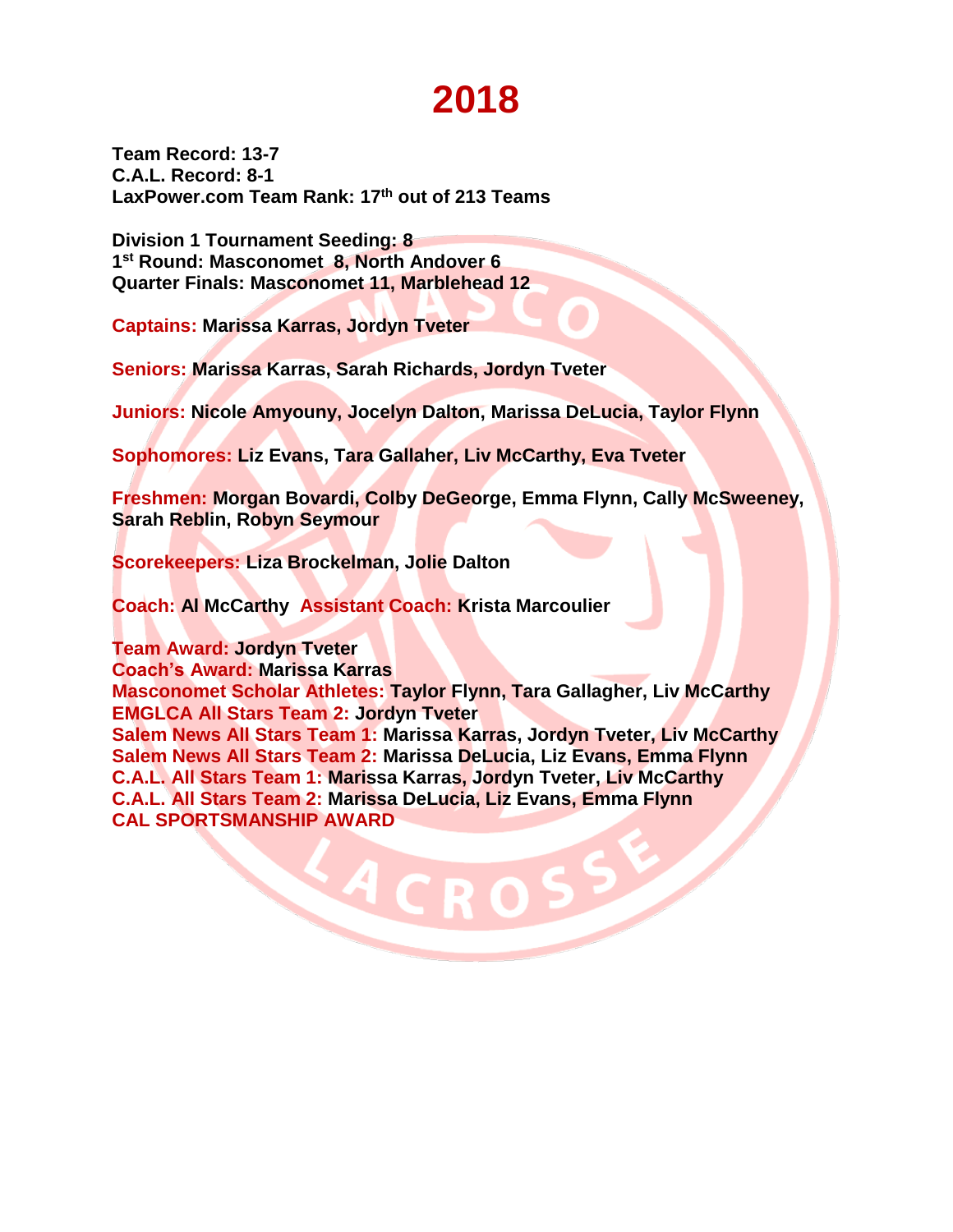**Team Record: 9-10 C.A.L. Record: 6-3 LaxPower.com Team Rank: 50th out of 200 Teams** 

**Division 1 Tournament Seeding: 8th 1 st Round: Masco 20, Central Catholic 16 Quarter Finals: Masco 6, North Andover 10**

**Captains: Grace Fahey, Kaitlyn Waystack**

**Seniors: Maddie Casey, Caitlyn Fitzgerald, Grace Fahey, Marina Sheetz, Kaitlyn Waystack**

**Juniors: Quinn Bennett, Marissa Karras, Sarah Richards, Jordyn Tveter**

**Sophomores: Nicole Amyouny, Jocelyn Dalton, Marissa DeLucia, Taylor Flynn**

**Freshmen: Liz Evans, Tara Gallaher, Liv McCarthy, Haley Stark**

**Scorekeepers: Colby DeGeorge, Emma Flynn, Alexa McCarthy**

**Coach: Al McCarthy Assistant Coach: Krista Marcoulier**

**Team Award: Marissa Karras Coach's Award: Marina Sheetz**

**. US Lacrosse All American: Grace Fahey .**

**Masconomet Scholar Athlete: Taylor Flynn, Tara Gallagher, Liv McCarthy Boston Herald All Scholastic: Grace Fahey EMGLCA All Stars Team 1: Grace Fahey Salem News All Stars Team 1: Grace Fahey, Jordyn Tveter, Kaitlyn Waystack Salem News All Stars Team 2: Nicole Amyouny, Liv McCarthy Masconomet Athlete of the Year: Grace Fahey C.A.L. All Stars Team 1: Grace Fahey, Jordyn Tveter, Kaitlyn Waystack C.A.L. All Stars Team 2: Nicole Amyouny, Liv McCarthy**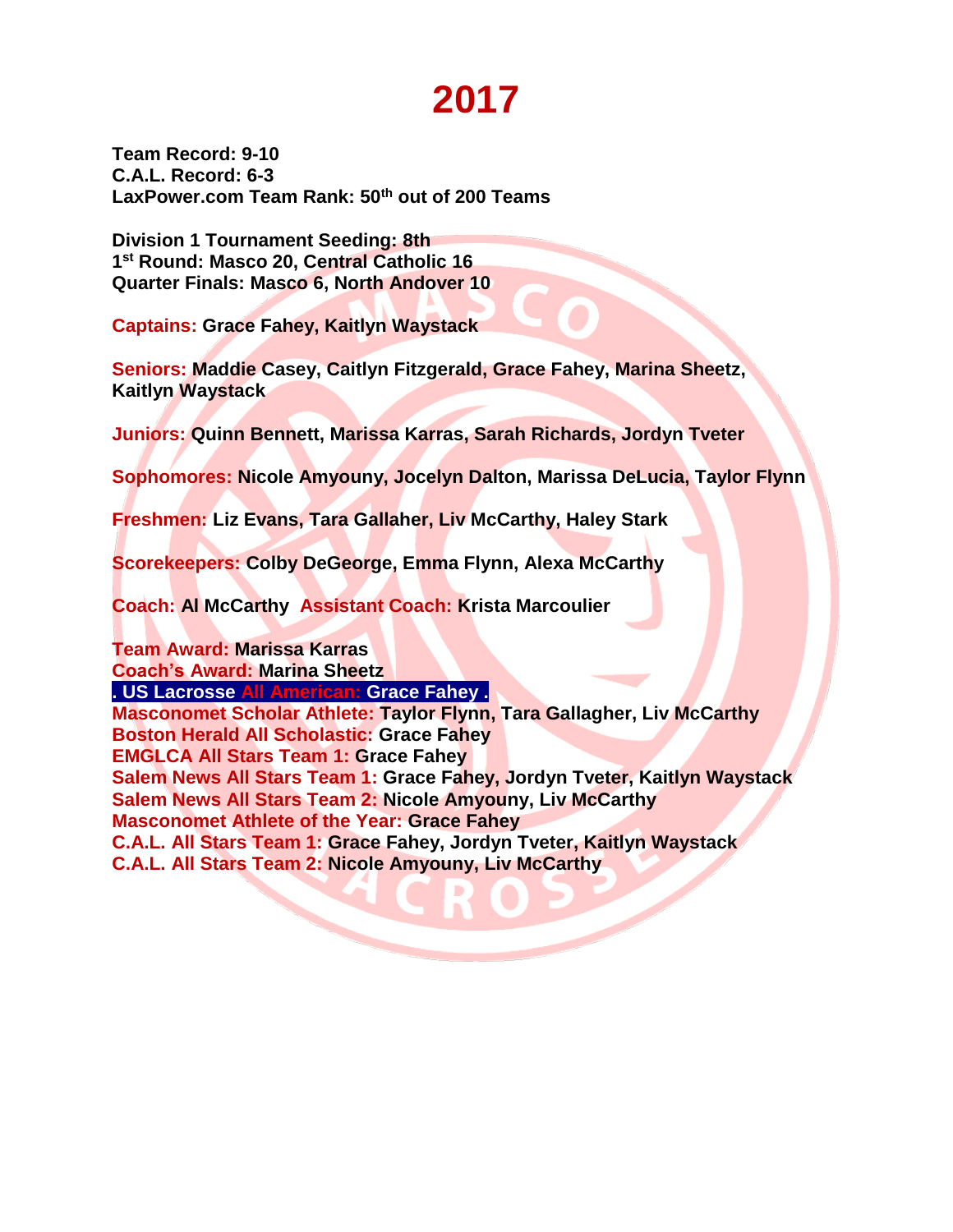### **\*\*\*C.A.L. CHAMPIONS\*\*\***

**Team Record: 17-5 C.A.L. Record: 9-0 LaxPower.com Team Rank: 17 th out of 200 Teams** 

**Division 1 Tournament Seeding: 2nd\* 1 st Round: Masco 14, Salem 1 Quarter Finals: Masco 15 Danvers 8 Semi Finals: Masco 13, Andover 8 \*Finals: Masco 6, North Andover 9**

**\*Masconomet Girl's Lacrosse Program Best**

**Captains: Dayna Eidle, Molly Gillespie, Abby Reblin**

**Seniors: Sammy Dindo, Dayna Eidle, Molly Gillespie, Katherine Glendinning Sydney Piazza, Sam Reardon, Abby Reblin, Carly Tetreault**

**Juniors: Maddie Casey, Grace Fahey, Taylor Lombara, Lexi Lombara, Marina Sheetz, Nicole Villani, Kaitlyn Waystack**

**Sophomore: Kate Gaffey, Marissa Karras, Sarah Richards, Jordyn Tveter**

**Freshmen: Nicole Amyouny, Marissa DeLucia, Taylor Flynn**

**Scorekeepers: Liz Evans, Tara Gallagher, Liv McCarthy**

**Coach: Al McCarthy Assistant Coach: Katie Block**

**Team Award: Sammy Dindo Coach's Award: Katherine Glendinning Boston Herald All Scholastic: Molly Gillespie EMGLCA All Stars Team 2: Molly Gillespie, Grace Fahey MA/RI (LNE) Team 2: Grace Fahey, Marissa Karras Salem News All Stars Team 1: Sammy Dindo, Grace Fahey, Molly Gillespie Salem News All Stars Team 2: Abby Reblin, Jordyn Tveter, Kaitlyn Waystack Masconomet Athlete of the Year: Molly Gillespie C.A.L. Player of the Year: Molly Gillespie C.A.L. All Stars Team 1: Sammy Dindo, Grace Fahey, Marissa Karras, Molly Gillespie, Abby Reblin C.A.L. All Stars Team 2: Jordyn Tveter, Kaitlyn Waystack**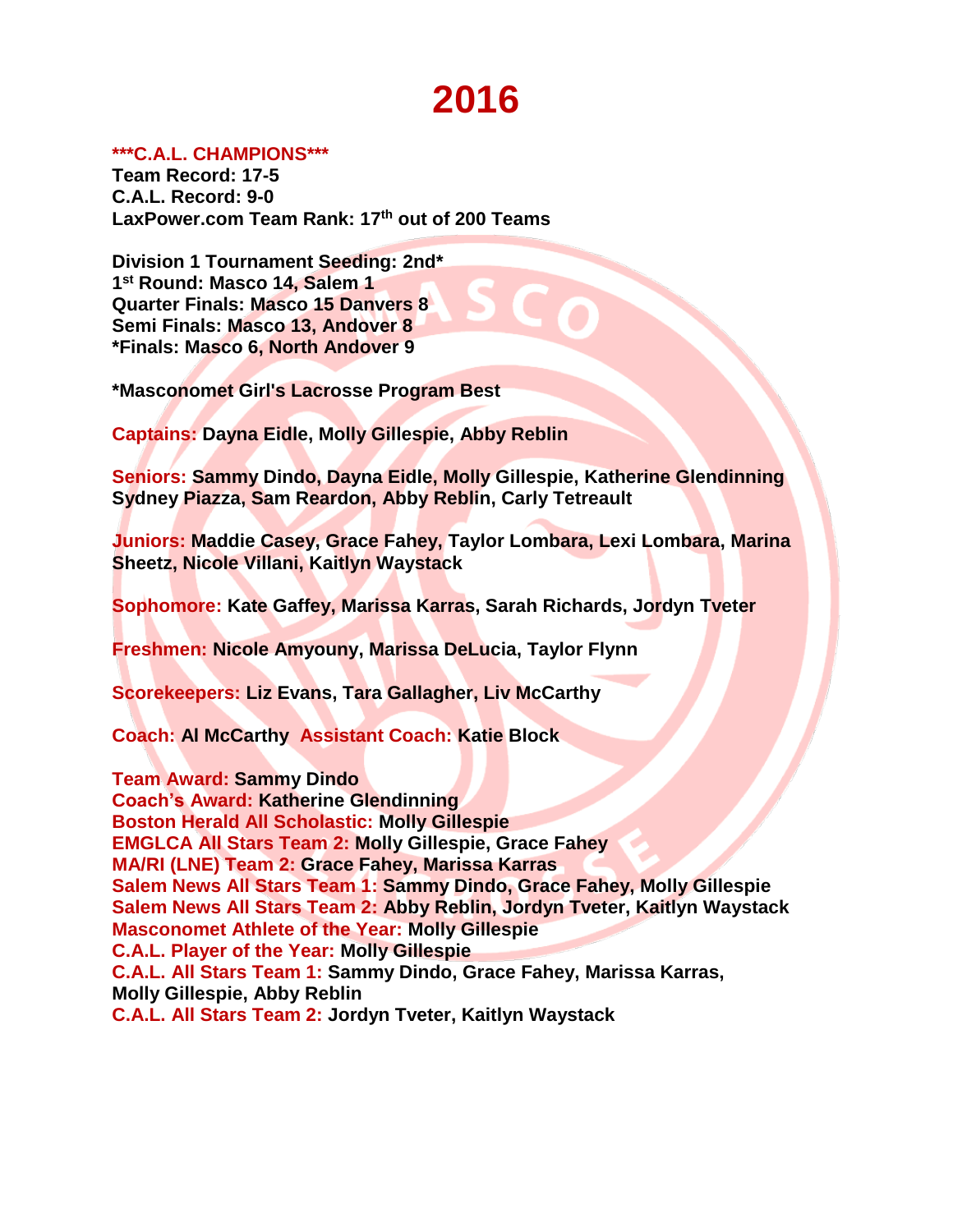### **\*\*\*C.A.L. CHAMPIONS\*\*\***

**Team Record: 15-5-1 C.A.L. Record: 9-0 LaxPower.com Team Rank: 16 th out of 192 Teams** 

Division 1 Tournament Seeding: 3rd\* **1 st Round: Masco 17, Peabody 9 Quarter Finals: Masco 10 Woburn 6 Semi Finals: Masco 9, North Andover 14**

**\*Masconomet Girl's Lacrosse Program Best**

**Captains: Caroline Chipman, Meg Collins**

**Seniors: Caroline Chipman, Meg Collins, Haley Pappas**

**Juniors: Nell Criscione, Sammy Dindo, Dayna Eidle, Molly Gillespie, Katherine Glendinning, Sydney Piazza, Sam Reardon, Abby Reblin, Carly Tetreault, Emily Tetreault**

**Sophomore: Grace Fahey, Kaitlyn Waystack**

**Freshmen: Kate Gaffey, Marissa Karras, Sarah Richards, Emily Simas, Jordyn Tveter**

**Coach: Al McCarthy Assistant Coach: Christy Morley**

**Team Award: Meg Collins Coach's Award: Haley Pappas Boston Herald All Scholastic: Meg Collins EMGLCA All Stars Team 1: Meg Collins EMGLCA All Stars Honorable Mention: Molly Gillespie MA/RI (LNE) Team 4: Grace Fahey Salem News Girls Lacrosse Player of the Year: Meg Collins Salem News All Stars Team 1: Grace Fahey, Molly Gillespie Salem News All Stars Team 2: Marissa Karras, Abby Reblin Masconomet Athlete of the Year: Meg Collins C.A.L. Player of the Year: Meg Collins C.A.L. All Stars Team 1: Meg Collins, Grace Fahey, Molly Gillespie, Abby Reblin C.A.L. All Stars Team 2: Marissa Karras**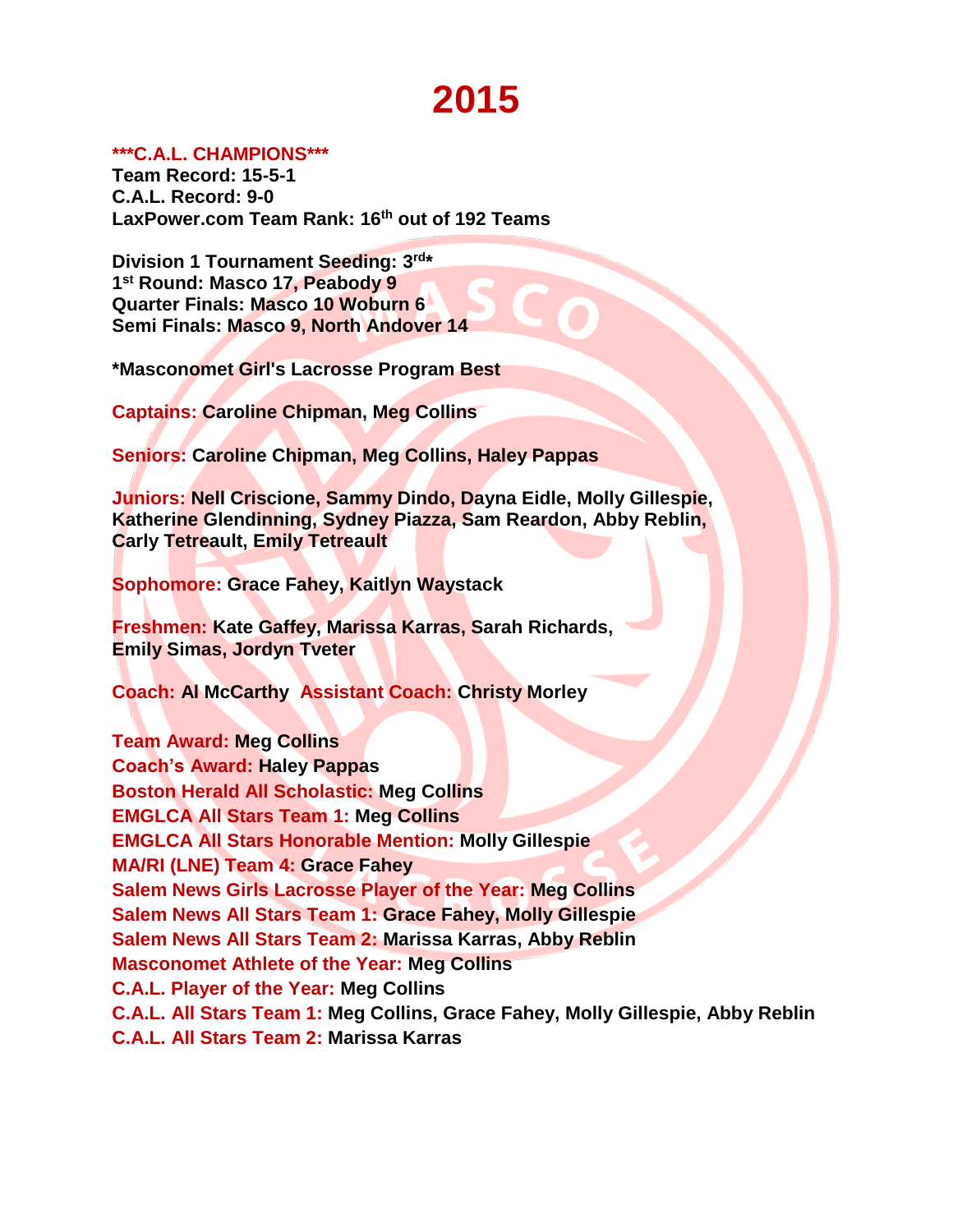### **\*\*\*C.A.L. CHAMPIONS\*\*\***

**Team Record: 15-6-1 C.A.L. Record: 9-0\* LaxPower.com Team Rank: 19th out of 182 Teams** 

**Division 1 Tournament Seeding: 4th 1 st Round: Masco 24, Lowell 12 Quarter Finals: Masco 17, Woburn 2 Semi Finals: Masco 10, North Andover 17**

**\*Masconomet Girl's Lacrosse Program Best**

**Captains: Kathleen Gillespie, Becky Stone, Sarah Yeakel**

**Seniors: Kathleen Gillespie, Julia O'Reilly, Becky Stone, Catie Valzania, Sarah Yeakel**

**Juniors: Caroline Chipman, Meg Collins, Kaitlin Dierze**

**Sophomores: Sammy Dindo, Dayna Eidle, Molly Gillespie, Katherine Glendinning, Abby Reblin, Carly Tetreault, Claire Vanderpot**

**Freshmen: Grace Fahey, Kaitlyn Waystack**

**Coach: Al McCarthy Assistant Coach: Christy Morley**

**Team Award: Julia O'Reilly Coach's Award: Catie Valzania Boston Globe All Scholastic: Kathleen Gillespie Boston Herald All Scholastic: Kathleen Gillespie Salem News Player of the Year: Kathleen Gillespie Salem News All Stars Team 1: Meg Collins, Grace Fahey, Kathleen Gillespie Salem News All Stars Team 2: Molly Gillespie EMGLCA All League Players Team 1: Kathleen Gillespie C.A.L. Player of the Year: Kathleen Gillespie C.A.L. All League: Meg Collins, Grace Fahey, Kathleen Gillespie C.A.L. All Stars: Molly Gillespie, Abby Reblin, Sarah Yeakel C.A.L. Coach of the Year Salem News Coach of the Year**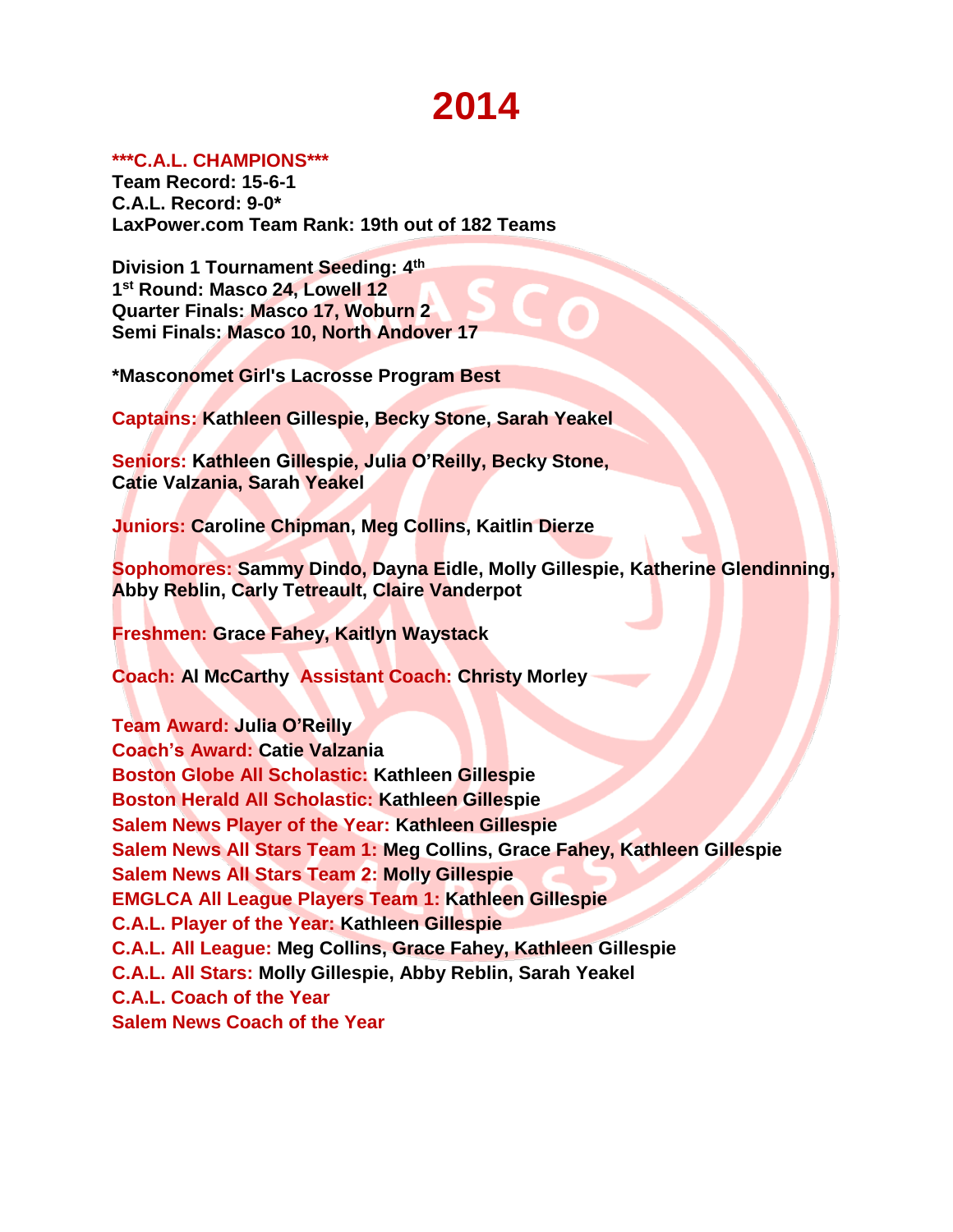### **\*\*\*C.A.L. CHAMPIONS\*\*\***

**Team Record: 17-6\* C.A.L. Record: 8-1 LaxPower.com Team Rank: 12th\* out of 176 Teams** 

Division 1 Tournament Seeding: 4<sup>th\*</sup> **First Round: Masco 11, Concord/Carlisle 10 Quarter Finals: Masco 14, Acton/Boxborough 5 Semi Finals\*: Masco 9, Westford Academy 19**

**\*Masconomet Girl's Lacrosse Program Best**

**Captains: Amy Arnold, Zoe Cennami, Becca Phillips**

**Seniors: Amy Arnold, Zoe Cennami, Grace DiBenedetto, Katherine Guinee, Marlyee Hutchinson, Becca Phillips, Rachel Rogal**

**Juniors: Madeline Doyle, Kathleen Gillespie, Isobelle Ives, Julia O'Reilly Becky Stone, Sarah Yeakel**

**Sophomores: Caroline Chipman, Meg Collins, Lili Miller, Katherine Ripp**

**Frosh: Sammy Dindo, Abby Reblin**

**Team Manager: Virginia Rossano**

**Coach: Al McCarthy Assistant Coach: Christy Morley**

**Team Award: Marylee Hutchinson Coach's Award: Rachel Rogal**

**. US Lacrosse All American First Team: Amy Arnold .**

**Boston Globe All Scholastic: Amy Arnold Boston Herald All Scholastic: Amy Arnold**

**Salem News Player of the Year: Amy Arnold**

**Salem News All Stars Team 1: Amy Arnold, Kathleen Gillespie, Becca Phillips Salem News All Stars Team 2: Meg Collins, Lili Miller, Rachel Rogal EMGLCA All League Players Team 1: Amy Arnold**

**EMGLCA All League Players Honorable Mention: Kathleen Gillespie**

**Masconomet Athlete of the Year: Becca Phillips**

**C.A.L. Player of the Year: Amy Arnold**

**C.A.L. All League: Amy Arnold, Kathleen Gillespie, Lili Miller, Becca Phillips**

**C.A.L. All Stars: Meg Collins, Rachel Rogal**

**C.A.L. Coach of the Year**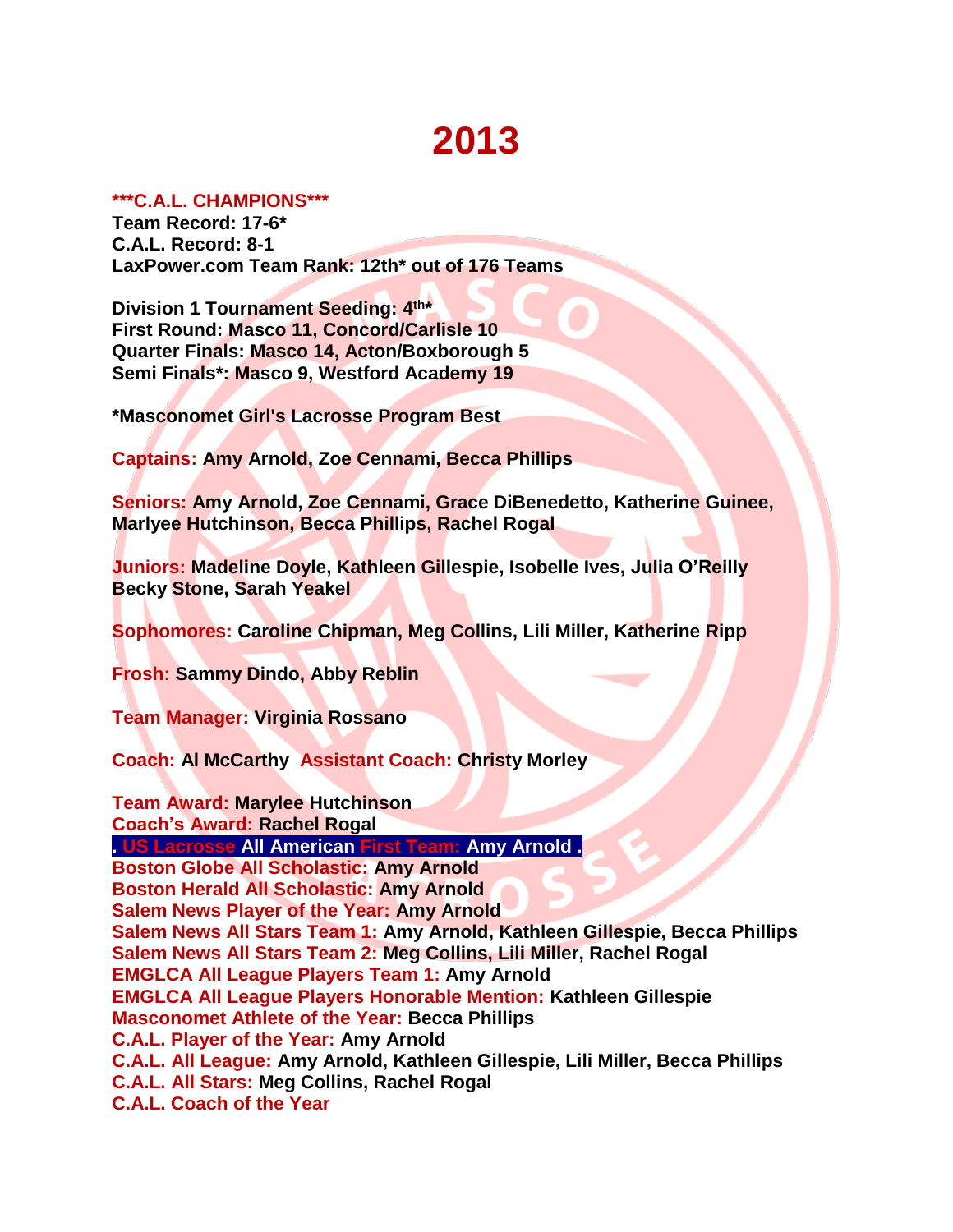**Team Record: 16-4 C.A.L. Record: 9-1 LaxPower.com Team Rank: 22nd out of 168 Teams** 

**Division 1 Tournament Seeding: 5th First Round: Masco 11, Beverly 6 Quarter Finals: North Andover 13, Masco 8**

**Captains: Hannah Brazel, Laurel Epps, Jackie Tilton**

**Seniors: Hannah Brazel, Laurel Epps, Allison Foden, Phebe McKelvey, Jackie Tilton, Brynn Wendel**

**Juniors: Amy Arnold, Zoe Cennami, Grace DiBenedetto, Marlyee Hutchinson, Alison Neuenhaus, Becca Phillips, Rachel Rogal**

**Sophomores: Madeline Doyle, Kathleen Gillespie, Isobelle Ives, Anne Ripp, Sarah Yeakel**

**Frosh: Meg Collins, Lili Miller**

**Coach: Al McCarthy Assistant Coach: Heather Hatfield**

**Team Award: Brynn Wendel Coach's Award: Allison Foden EMGLCA All League Players Team 2: Amy Arnold MA/RI (LNE): Amy Arnold Salem News All Stars Team 1: Amy Arnold, Kathleen Gillespie Salem News All Stars Team 2: Hannah Brazel, Becca Phillips, Brynn Wendel C.A.L. All League Players: Amy Arnold, Kathleen Gillespie C.A.L. All Stars: Hannah Brazel, Becca Phillips, Brynn Wendel C.A.L. All Stars Honorable Mention: Lili Miller**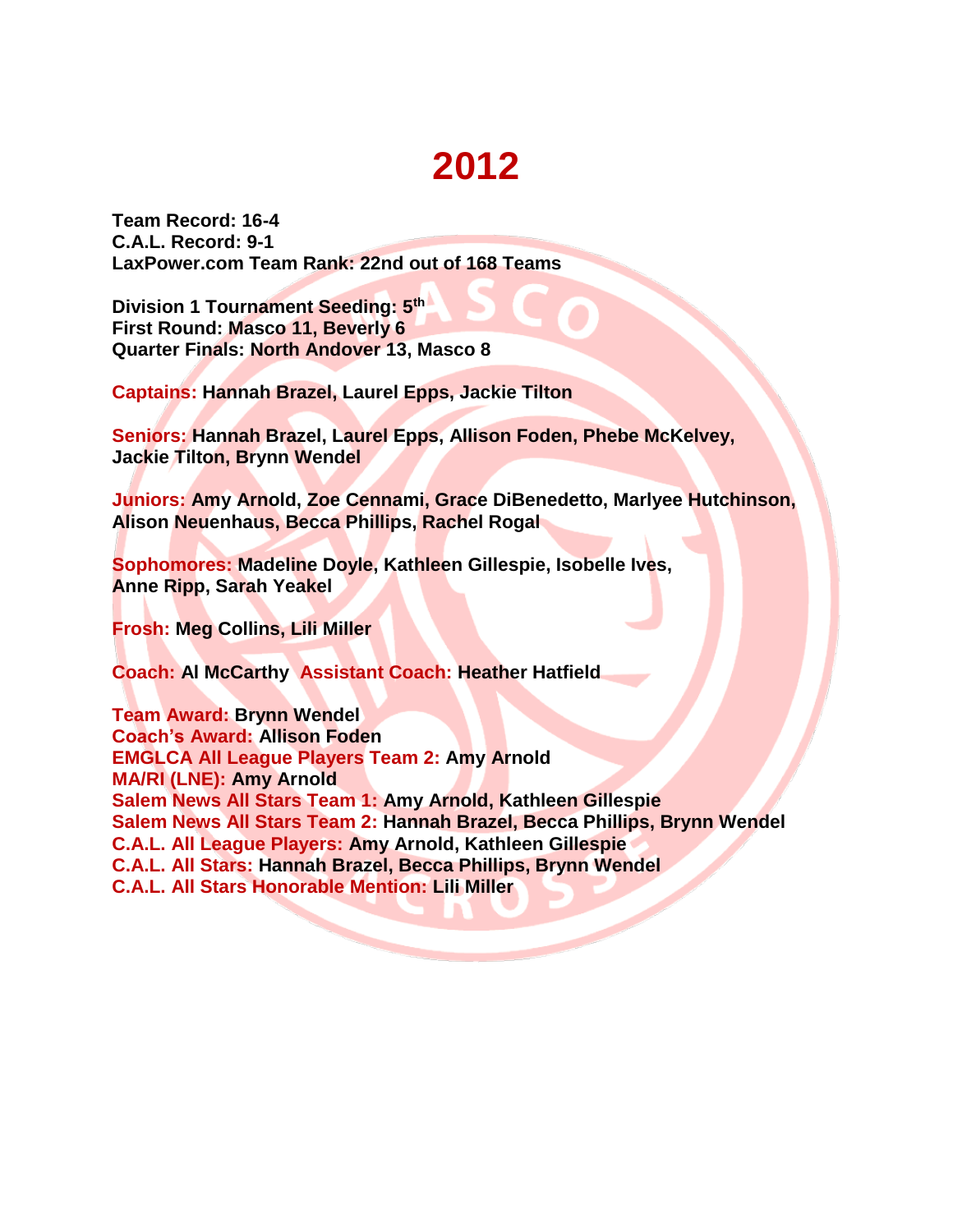### **\*\*\*C.A.L. CHAMPIONS\*\*\***

**Team Record: 16-3\* C.A.L. Record: 7-0\* LaxPower.com Team Rank: 21st out of 125 Teams** 

**Division 1 Tournament Seeding: 5th First Round: Masco 16, Waltham 7 Quarter Finals: Lexington 14, Masco 13**

**\*Masconomet Girl's Lacrosse Program Best** 

**Captains: Katie Caponigro, Bre Cottone**

**Seniors: Laura Cote, Bre Cottone**

**Juniors: Brittany Boulanger, Katie Caponigro, Fran DeLuca, Caity Doyle, Sam Grody, Erica McArdle, Emily Ruegger, Lauren Spencer, Cam Webster**

**Sophomores: Megan Brazel, Madeleine Hardy, Carly Millen, Danielle Staub**

**Frosh: Maura Brazel, Kate Evans, Brittany Fraser, Heather Fraser, Kathleen Ragan**

**Scorekeepers: E. Federico, A. Coleman, S. Godett, E. Iorio**

**Coach: Al McCarthy Assistant Coach: Kim Marini**

**Team Award: Madeleine Hardy Coach's Award: Laura Cote Boston Herald All-Scholastic: Brittany Boulanger EMGLCA All League Players Team 1: Brittany Boulanger C.A.L. League Player of the Year: Brittany Boulanger C.A.L. All League Players: Brittany Boulanger, Brittany Fraser, Madeleine Hardy, Lauren Spencer C.A.L. All Stars: Katie Caponigro, Bre Cottone, Fran DeLuca C.A.L. Coach of the Year**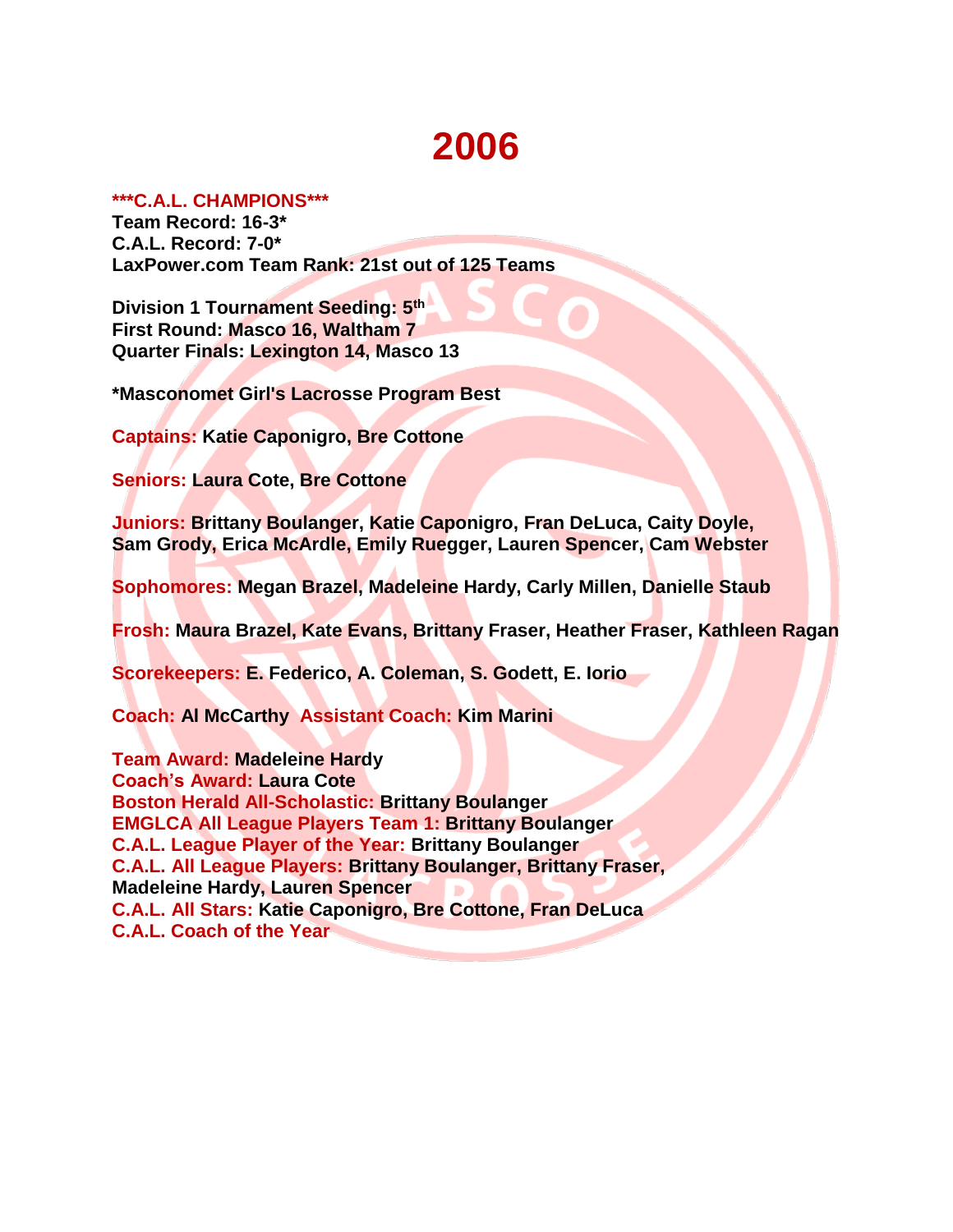**Team Record: 11-5-1 CAL Record: 5-2\* LaxPower.com Team Rank: 37th out of 114 Teams** 

**Division 1 Tournament Seeding: 5th\* First Round: Billerica 6, Masco 5**

**\*Masconomet Girl's Lacrosse Program Best** 

**Captains: Katie DiLuigi, Melissa Garcia, Carly Mahony**

**Seniors: Katie DiLuigi, Caitlin Ferris, Melissa Garcia, Whitney Hendrickson, Kirsten Lindquist, Kat Maloney, Carly Mahony, Devon McCarty, Ashmi Pancholi**

**Juniors: Lizzie Chapman, Bre Cottone, Laura Cote, Emily Gamble**

**Sophomores: Katie Caponigro, Brittany Boulanger, Fran DeLuca, Sam Grody Emily Ruegger, Lauren Spencer, Allison Swanson, Cam Webster**

**Frosh: Madeleine Hardy**

**Scorekeepers: C. Connors, L. Duble, B. Fraser, H. Fraser**

**Coach: Al McCarthy Assistant Coach: Kim Marini**

**Team Award: Katie DiLuigi Coach's Award: Devon McCarty Emglca All League Players Team 2: Brittany Boulanger Cape-Ann All League Players: Brittany Boulanger, Bre Cottone, Fran DeLuca, Sam Grody Cape-Ann All Stars: Katie Caponigro, Madeleine Hardy, Melissa Garcia, Carly Mahony**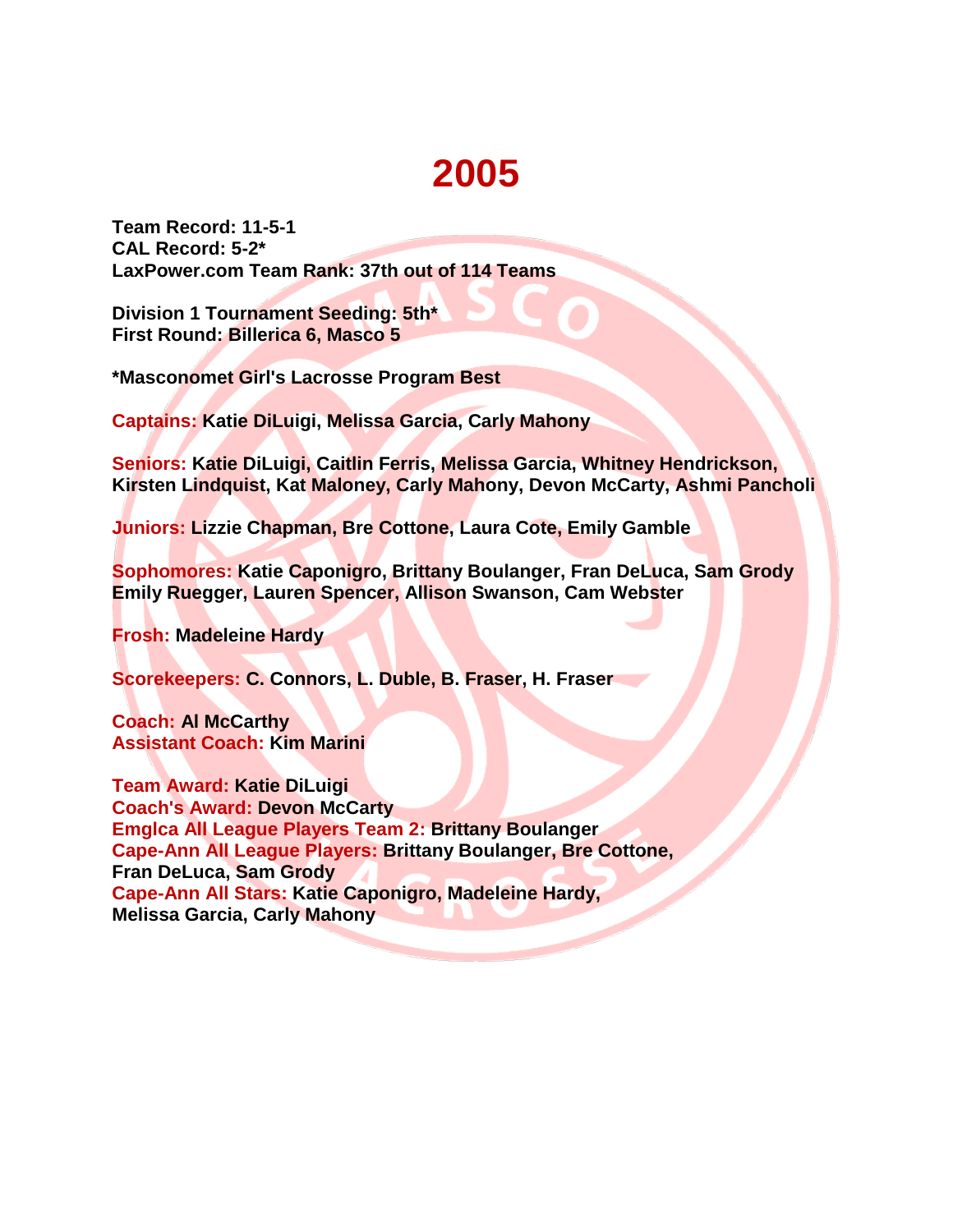**Team Record: 12-9-1 CAL Record: 4-2\* LaxPower.com Team Rank: 42nd out of 100 Teams** 

**Tournament Seeding: 15th Preliminary Round: Masco 11, Lowell 4 First Round: Framingham 14, Masco 5**

**Captains: Allie Guinta, Emily Hagan, Katie Miller**

**Seniors: Nina Balfe, Lindsay Gsell, Allie Guinta, Emily Hagan, Jackie Michalek Katie Miller, Jenna Sweet, Christina Wiendczak**

**Juniors: Katie DiLuigi, Caitlin Ferris, Joelle Frontera, Melissa Garcia, Whitney Hendrickson, Kirsten Lindquist, Carly Mahony, Devon McCarty, Ashmi Pancholi**

**Sophomores: Lizzie Chapman, Bre Cottone**

**Freshmen: Brittany Boulanger, Katie Caponigro, Fran DeLuca, Sam Grody**

**Coach: Al McCarthy Assistant Coach: Stew Williamson**

**Team Award: Allie Guinta Coach's Award: Nina Balfe Cape-Ann All League Players: Allie Guinta, Katie Miller, Emily Hagan Cape-Ann All Stars: Nina Balfe, Bre Cottone, Melissa Garcia**

LACRO